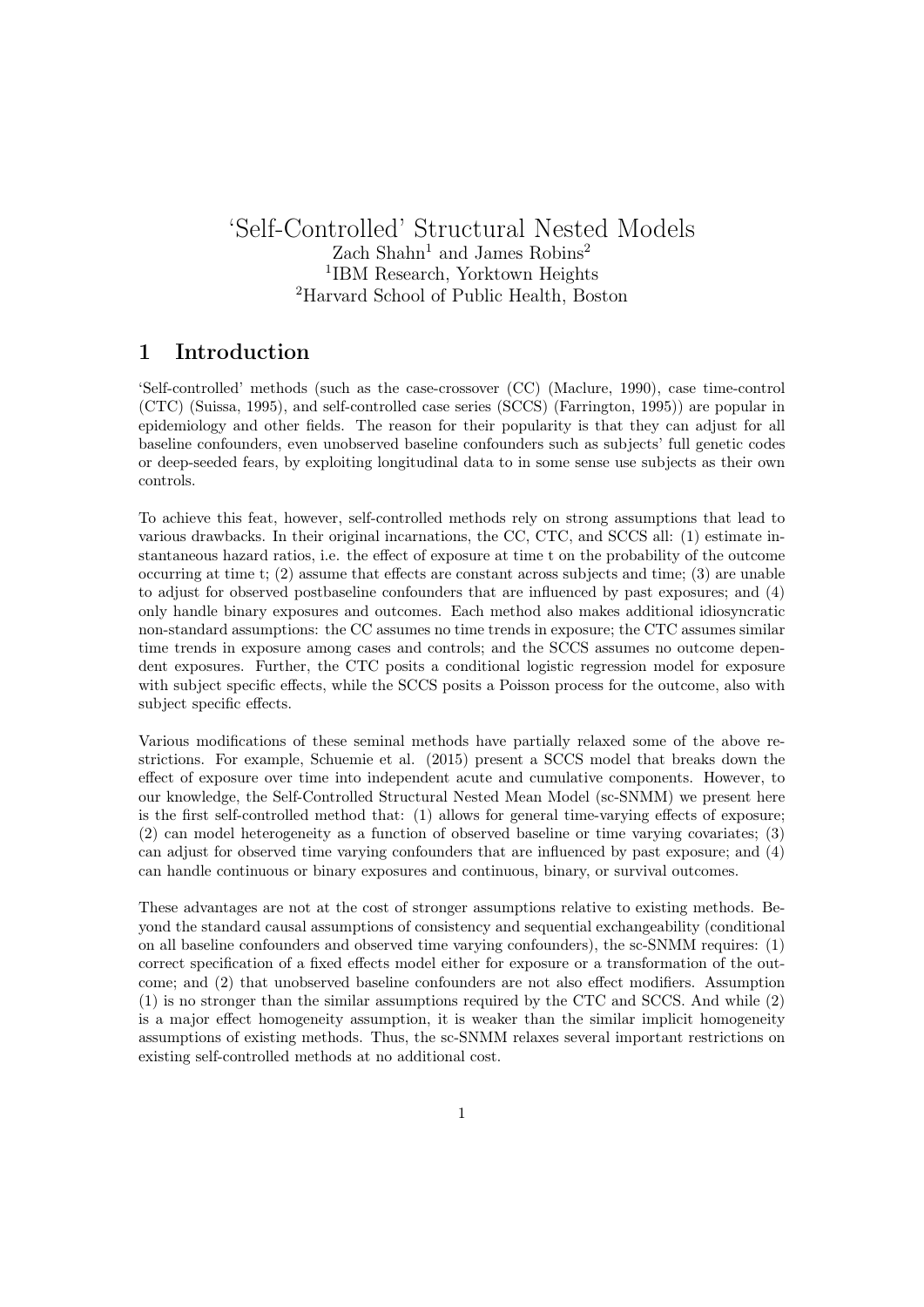The organization of the paper is as follows. In Section 2, we lay out notation and review the counterfactual causal framework for time varying treatments in which sc-SNMMs are defined. In Section 3, we define and explain sc-SNMMs. In Section 4, we derive estimators for the parameter of an sc-SNMM under a fixed effects model for either exposure or (a transformation of) the outcome. In Section 5, we present self controlled structural nested cumulative failure time models (sc-SNCFTMs), which are modifications of sc-SNMMs for survival outcomes. In Section 6, we present a data analysis estimating the effect of thiazolidinedinodes (TZDs), a second line diabetes therapy, on bone fractures from a large medical claims database.

#### 2 Notation and Counterfactual Framework

Suppose we observe a cohort of N subjects indexed by  $i \in \{1, \ldots, N\}$ . For now, assume that each patient is observed at regular intervals from baseline time  $0$  through end of followup time  $K$ , and there is no loss to follow-up. Let  $A_m$  denote treatment received at time  $m, Y_m$  the outcome of interest at time  $m$ , and  $L_m$  a vector of time varying covariates (including past values of the outcome) at time m. For arbitrary time varying variable X, we denote by  $\bar{X}_m$  the history of X through time m, i.e.  $(X_0, \ldots, X_m)$ , and we denote by  $\underline{X}_m$  the future of X from time m through time K, i.e.  $(X_m, ..., X_K)$ . Finally, we let  $\alpha$  denote an unmeasured, possibly continuous and multidimensional, baseline variable.

We adopt the counterfactual framework for time-varying treatments (Robins, 1986) which posits that corresponding to each treatment regime  $\bar{a}_m$ , each subject has a counterfactual or potential outcome  $Y_{m:\bar{a}_m}$  that would have been observed had that subject received treatment regime  $\bar{a}_m$ .

Throughout, we make the causal assumptions:

$$
\text{Consistency: } Y_{m; \bar{A}_m} = Y_m \ \forall m, \bar{A}_m \tag{1}
$$

$$
\alpha - \text{Sequential Exchangeability:} A_m \perp Y_{m; \bar{a}_K} | \bar{L}_m, \bar{A}_{m-1}, \alpha \, \forall m, \bar{a}_K \tag{2}
$$

Consistency is a standard assumption stating that observed outcomes are equal to counterfactual outcomes corresponding to observed treatments. This assumption is necessary to link observed data to the parameters of a causal model for counterfactual outcomes.

α-Sequential exchangeability essentially states that there are no unobserved confounders except for  $\alpha$ . This is a weaker version of the standard sequential exchangeability assumption (Robins, 1986) that essentially states that there is no unobserved confounding at all.

#### 3 The Causal Model

The self-controlled Structural Nested Mean Model (sc-SNMM) is defined as

$$
\gamma_m(\bar{A}_m, \bar{L}_m; \Psi) = E[\underline{Y}_{m+1, \bar{A}_m, 0} | \bar{A}_m, \bar{L}_m, \alpha] - E[\underline{Y}_{m+1, \bar{A}_{m-1}, 0} | \bar{A}_m, \bar{L}_m, \alpha] \tag{3}
$$

where  $\gamma_m$  is a known  $K - m$  dimensional function equal to 0 whenever  $\Psi = 0$ . An sc-SNMM models the effect of receiving treatment  $a_m$  at time m followed by no further treatment compared to no treatment at time m or afterward conditional on treatment and covariate history through time m and unobserved baseline covariate  $\alpha$ .  $\gamma_m(\bar{A}_m,\bar{L}_m;\Psi)$  is sometimes referred to as a 'blip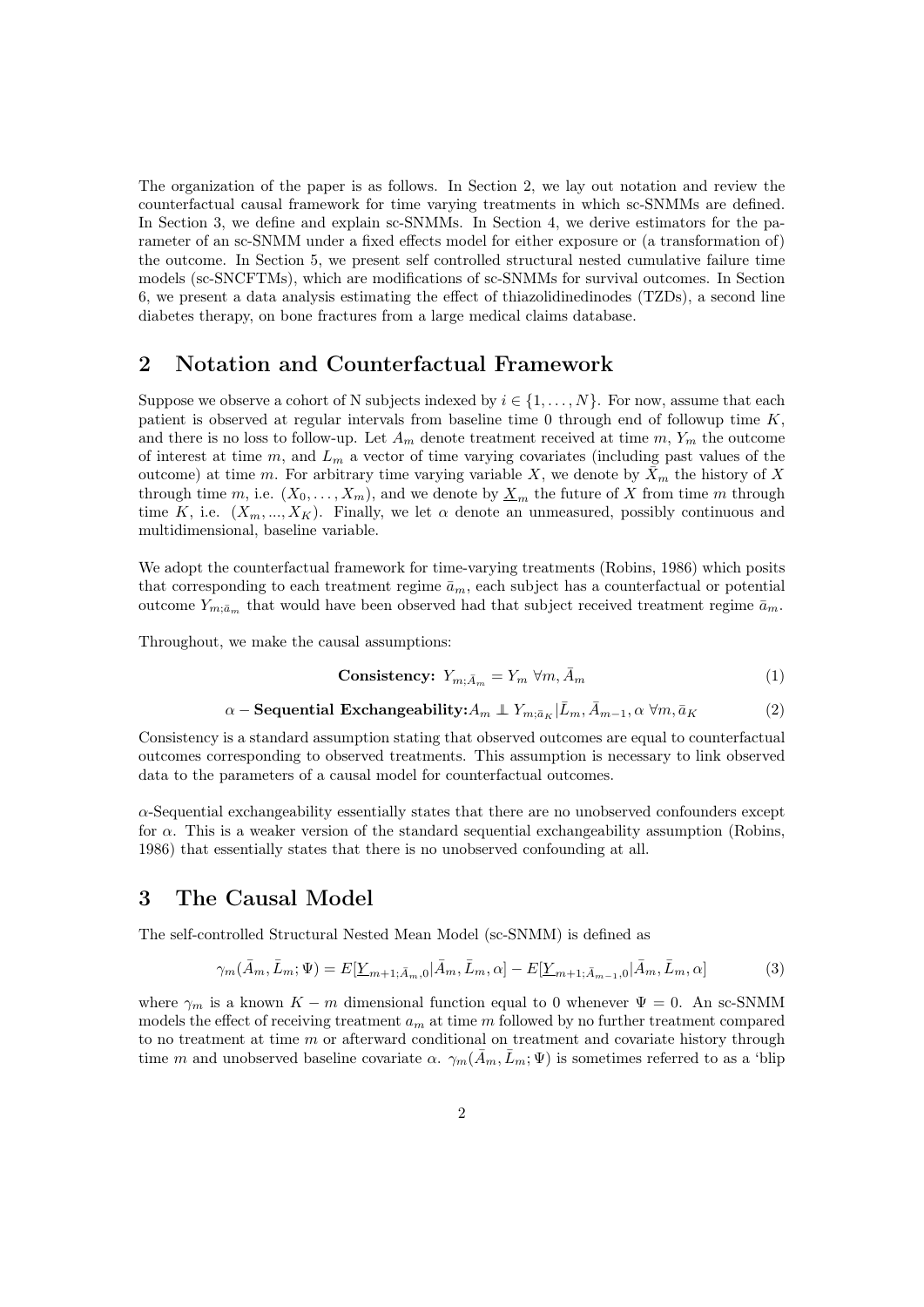function' because it models the effect of a final blip of treatment at time m.

(3) is very similar to a standard SNMM (Robins, 1994), the difference being the presence of unobserved baseline covariate  $\alpha$  in the conditioning events on the right hand side. That  $\gamma_m(\bar{A}_m,\bar{L}_m;\Psi)$ does not include  $\alpha$  as an argument implies the additional assumption

#### No Effect Modification by Unobserved Baseline Confounders (4)

That is,  $\alpha$  is not an effect modifier. This is a major assumption, but still weaker than the effect homogeneity assumptions implicit in other self-controlled methods.

From a policy perspective, analysts are not necessarily interested in the effect of final blips of treatment at various times. The more common reason to fit a (sc)- SNMM is that given the parameter of interest Ψ, one can estimate the expected counterfactual outcome trajectory in the population in the total absence of treatment, i.e.  $E[\bar{Y}_{K;\bar{0}}]$ .

#### 4 An Estimator of Ψ

Define  $H_m(\Psi)$  to be the  $K - m$  dimensional vector with components

$$
Y_t - \sum_{j=m}^t \gamma_{j,m}(\bar{A}_j, \bar{L}_j; \Psi)
$$
\n
$$
(5)
$$

for t in  $m+1,\ldots,K$ . If  $\Psi^*$  is the true value of  $\Psi$ ,  $H_m(\Psi^*)$  has the properties that

$$
E[H_m(\Psi^*)|\bar{A}_m, \bar{L}_m, \alpha] = E[Y_{m+1, \bar{A}_{m-1}, 0}|\bar{A}_m, \bar{L}_m, \alpha]
$$
(6)

and

$$
E[H_m(\Psi^*)|\bar{A}_m, \bar{L}_m, \alpha] = E[H_m(\Psi^*)|\bar{A}_{m-1}, \bar{L}_m, \alpha]
$$
\n(7)

Suppose that we somehow had access to  $E[A_m|\bar{A}_{m-1},\bar{L}_m,\alpha]$ . Then we could obtain an unbiased estimate of  $\Psi$  by solving the estimating equations

$$
\sum_{i} \sum_{m} H_{i,m}(\Psi)(d_m(A_{i,m}) - E[d_m(A_m)|\bar{A}_{i,m-1}, \bar{L}_{i,m}, \alpha_i]) = 0,
$$
\n(8)

where  $d_m$  is some function with dimension  $dim(\Psi)$ . Unfortunately, it is not possible to nonparametrically obtain a consistent estimate of  $E[A_m|\bar{A}_{m-1},\bar{L}_m,\alpha]$  as we do not observe  $\alpha$ . However, suppose we specify the following parametric model:

$$
A_m = \mu_\alpha + f_m(\bar{A}_{m-1}, \bar{L}_m; \theta_m) + \epsilon_m \tag{9}
$$

where  $E[\epsilon_m|\bar{A}_{m-1},\bar{L}_m,\mu_\alpha]=0$  and  $\mu_\alpha$  is a subject level fixed effect. We can estimate  $\theta$  by solving the estimating equation

$$
\sum_{i} \sum_{m} g_m(\bar{A}_{i,m-2}, \bar{L}_{i,m-1}) \{ (A_{i,m} - fm(\bar{A}_{i,m-1}, \bar{L}_{i,m}; \theta_m)) - (A_{i,m-1} - f_{m-1}(\bar{A}_{i,m-2}, \bar{L}_{i,m-1}; \theta_{m-1})) \} = 0 \tag{10}
$$

In (10), the difference of differences in the braces cancels out  $\mu_{\alpha}$ , which remains constant across time for each subject under model (9), allowing us to estimate  $\theta$ . Now define

$$
E_{\hat{\theta}}[A_m | \bar{A}_{m-1}, \bar{L}_m, \alpha] \equiv \frac{1}{K} \sum_{j \neq m} (A_j - f_j(\bar{A}_{j-1}, \bar{L}_j; \hat{\theta}_j)) + f_m(\bar{A}_{m-1}, \bar{L}_m; \hat{\theta}_m)
$$
(11)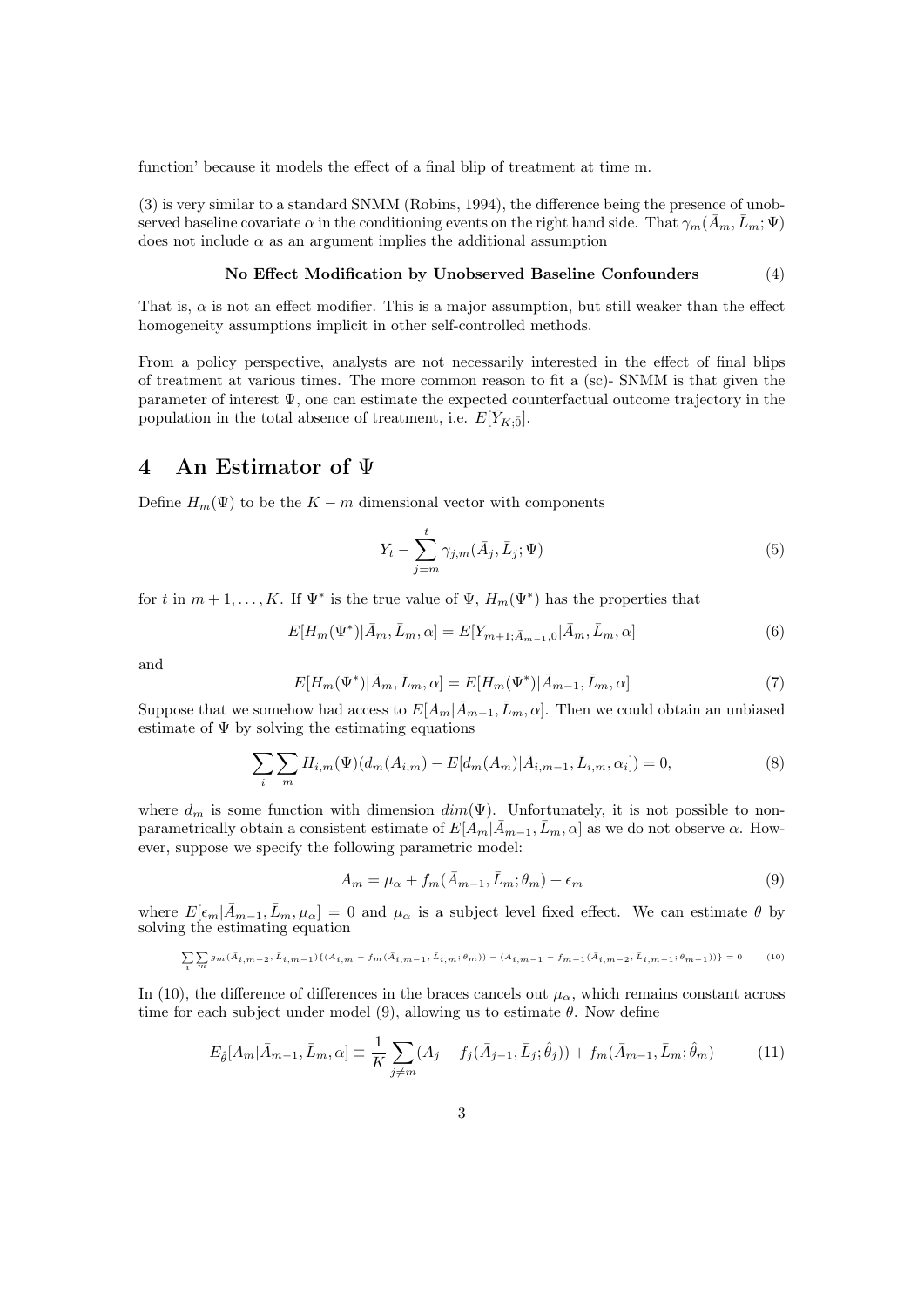Since, given  $\theta$ ,  $E[A_j - f_j(\bar{A}_{j-1}, \bar{L}_{j-1}; \theta_j)] = \mu_\alpha$  for each j, the first term on the RHS of (11) is an unbiased estimate of  $\mu_{\alpha}$ , making (11) an unbiased estimate of  $E[A_m|\bar{A}_{m-1},\bar{L}_m,\alpha]$  in the limit as  $N \to \infty$ . (However, note that (11) is not a consistent estimator since K does not go to  $\infty$ ). If  $d(A_m) \equiv d(\bar{A}_m, \bar{L}_m)$  is linear in  $A_m$ , then  $E_{\hat{\theta}}[d(A_m)|\bar{A}_{m-1}, \bar{L}_m, \alpha] \equiv d(E_{\hat{\theta}}[A_m|\bar{A}_{m-1}, \bar{L}_m, \alpha])$ is an unbiased estimate of  $E[d(A_m)|\bar{A}_{m-1},\bar{L}_m,\alpha].$ 

Consider the estimating equations

$$
\sum_{i} \sum_{m} H_{i,0m}(\Psi)(d_m(A_{i,m}) - E_{\hat{\theta}}[d_m(A_m)|\bar{A}_{i,m-1}, \bar{L}_{i,m}, \alpha_i]) = 0,
$$
\n(12)

 $\Box$ 

where  $H_{st}(\Psi)$  denotes the  $(t-s)^{th}$  component of  $H_s(\Psi)$  defined in (5), i.e.  $Y_t - \sum_{k=s}^{t} \gamma_{kt}(\bar{A}_k, \bar{L}_k; \Psi)$ . (12) is similar to the estimating equations (8) that we would use to estimate  $\Psi$  if  $\alpha$  were observed and conditional expected exposures  $E[d_m(A_m)|\bar{A}_{i,m-1}, \bar{L}_{i,m}, \alpha_i]$  were known. We have just replaced  $H_m(\Psi)$  by  $H_{0m}(\Psi)$  and  $E[d_m(A_m)|\overline{A}_{i,m-1}, \overline{L}_{i,m}, \alpha_i]$  by  $E_{\hat{\theta}}[d_m(A_m)|\overline{A}_{i,m-1}, \overline{L}_{i,m}, \alpha_i]$  as defined in (11). Below, we will show that the estimator solving (12) is asymptotically unbiased for Ψ.

We will need the following result:

**Lemma 1.**  $E[H_{0t}|\bar{A}_m,\bar{L}_m,\alpha] = E[H_{0t}|\bar{A}_{m-1},\bar{L}_m,\alpha] \forall m,t.$ 

Proof. See appendix.

Now, note that as  $\hat{\theta} \to \theta$ ,  $A_m - E_{\hat{\theta}}[A_m | \bar{A}_{m-1}, \bar{L}_m, \alpha] \to (\epsilon_m - \frac{1}{K} \sum_{j \neq m} \epsilon_j)$  where  $\epsilon$  is as defined in (9). We then have that

**Proposition 1.**  $E[H_{0m}(\Psi)(A_m - E_{\hat{\theta}}[A_m | \bar{A}_{m-1}, \bar{L}_m, \alpha])] \to 0$  as  $\hat{\theta} \to \theta$   $\forall m$ .

Proof.  $E[H_{0m}(\Psi)(A_m - E_{\hat{\theta}}[A_m | \bar{A}_{m-1}, \bar{L}_m, \alpha])]$  $\to E[H_{0m}(\Psi)(\epsilon_m - \frac{1}{K}\sum_{j \neq m} \epsilon_j)]$  as  $\hat{\theta} \to \theta$  $E[E[H_{0m}(\Psi)\epsilon_{m}|\overline{\tilde{A}}_{m-1},\overline{\tilde{L}}_{m},\alpha]] -\frac{1}{K}\sum_{j\neq m}E[E[H_{0m}(\Psi)\epsilon_{j}|\overline{A}_{j-1},\overline{L}_{j},\alpha]]$  $=E[E[H_{0m}(\Psi)|\bar{A}_{m-1},\bar{L}_m,\alpha]E[\epsilon_m|\bar{A}_{m-1},\bar{L}_m,\alpha]]-\tfrac{1}{K}\sum_{j\neq m}E[E[H_{0m}(\Psi)|\bar{A}_{j-1},\bar{L}_j,\alpha]E[[\epsilon_j|\bar{A}_{j-1},\bar{L}_j,\alpha]]$ (by Lemma 1)  $= 0$  $\Box$ 

For  $d(A_m) \equiv d(\bar{A}_m, \bar{L}_m)$  linear in  $A_m$ , the argument in the proof of Proposition 2 also shows that  $E[H_{0m}(\Psi)(d(A_m)-E_{\hat{\theta}}[d(A_m)|\bar{A}_{m-1},\bar{L}_m,\alpha])]=0$ , thus demonstrating that (12) are asymptotically unbiased estimating equations for Ψ.

To recap, we can consistently estimate  $\Psi$  by estimating equations (12) under: model (3); assumptions  $(1)$ ,  $(2)$ , and  $(4)$ ; and exposure fixed effects model  $(9)$ .

#### 4.1 Estimation Based on an Alternative Fixed Effects Model

Instead of the fixed effects exposure model (9), suppose we specified the following parametric model for  $H_{0m}(\Psi)$ :

$$
H_{0m}(\Psi) = \lambda_{\alpha} + h_m(\bar{A}_{m-1}, \bar{L}_m; \phi_m) + \epsilon_m^H
$$
\n(13)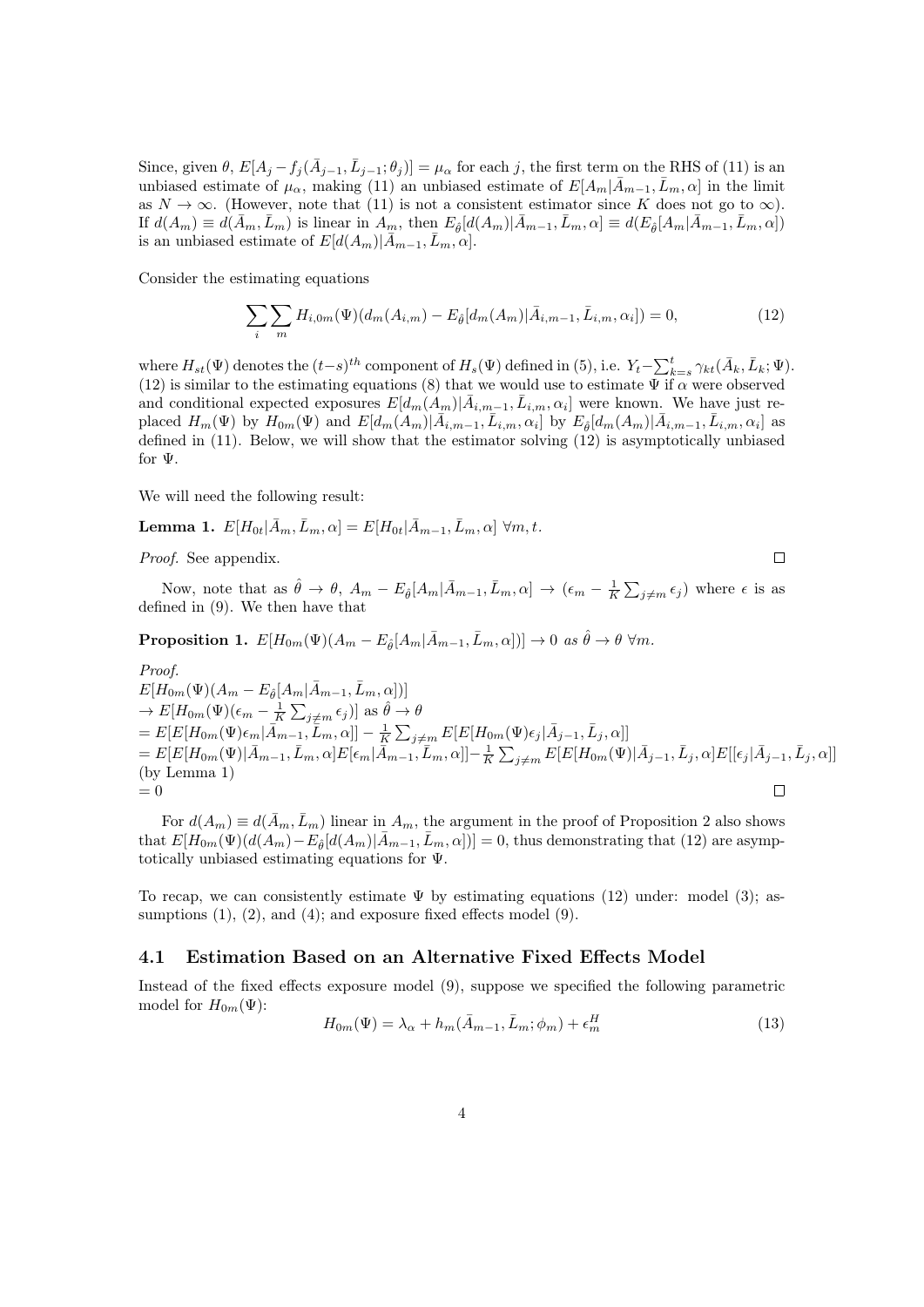where  $E[\epsilon_m^H | \bar{A}_{m-1}, \bar{L}_m, \lambda_\alpha] = 0$  and  $\lambda_\alpha$  is a subject level fixed effect.

Then consider the estimating equations

$$
\sum_{i} \sum_{m} \{ (H_{i,0m}(\Psi) - h_m(\bar{A}_{i,m-1}, \bar{L}_{i,m}; \hat{\phi}_m)) - (H_{i,0m-1}(\Psi) - h_{m-1}(\bar{A}_{i,m-2}, \bar{L}_{i,m-1}; \hat{\phi}_{m-1})) \} d(\bar{A}_{i,m-1}, \bar{L}_{i,m-1}) = 0
$$
\n(14)

for arbitrary function  $d(\bar{A}_{i,m-1}, \bar{L}_{i,m-1}).$ 

**Proposition 2.** The estimating equations (14) are asymptotically unbiased for  $\Psi$  if the fixed effects model (13) is correctly specified.

Proof.  
\n
$$
E[(H_{0m}(\Psi) - h_m(\bar{A}_{m-1}, \bar{L}_m; \phi_m)) - (H_{0m-1}(\Psi) - h_{m-1}(\bar{A}_{m-2}, \bar{L}_{m-1}; \phi_{m-1}))d(\bar{A}_{m-1}, \bar{L}_{m-1})] =
$$
\n
$$
E\{H_{0m}(\Psi) - h_m(\bar{A}_{m-1}, \bar{L}_m; \phi_m)|\bar{A}_{m-1}, \bar{L}_{m-1}, \alpha]d(\bar{A}_{m-1}, \bar{L}_{m-1}) -
$$
\n
$$
E[H_{0m-1}(\Psi) - h_{m-1}(\bar{A}_{m-2}, \bar{L}_{m-1}; \phi_{m-1})|\bar{A}_{m-2}, \bar{L}_{m-1}, \alpha]E[d(\bar{A}_{m-1}, \bar{L}_{m-1})|\bar{A}_{m-2}, \bar{L}_{m-1}, \alpha]
$$
\n
$$
= 0
$$

Thus, we can consistently estimate  $\Psi$  under: model (3); assumptions (1), (2), and (4); and transformed outcome fixed effects model (13).

#### 5 Survival Outcomes

We now consider survival settings, where existing self-controlled methods are most frequently applied. Survival outcomes are events that can only occur once, such as death, a first myocardial infarction, or a first anything. Because survival outcomes are so often harmful, they are frequently referred to as 'failures'. Let  $Y_k = 1$  denote failure before k, so  $Y_k = 1$  implies that  $Y_j = 1$  for all  $k \le j \le K$ . Whenever failure has already occurred and  $Y_j = 1$ , we define, by convention,  $L_j = A_j = 0$ . To estimate effects of time-varying treatments in this scenario in the absence of unobserved baseline confounding, Piccioto et al. (2012) proposed a Structural Nested Cumulative Failure Time Model (SNCFTM). Here, we propose a self-controlled SNCFTM (or sc-SNCFTM):

$$
e^{\gamma_{m,k}(\bar{A}_m,\bar{L}_m;\Psi)} = \begin{cases} &\frac{E[Y_{k;\bar{A}_m,0}|\bar{A}_m,\bar{L}_m,Y_m=0,\alpha]}{E[Y_{k;\bar{A}_{m-1},0}|\bar{A}_m,\bar{L}_m,Y_m=0,\alpha]}, \text{ if } Y_m=0\\ &1, \text{ if } Y_m=1 \end{cases} \tag{15}
$$

where  $\gamma_{m,k}(\bar{A}_m,\bar{L}_m;\Psi) = 0$  when  $\Psi = 0$  or  $A_m = 0$ . (15) is a model for the conditional multiplicative effect of one last blip of treatment at time  $m$  on the cumulative risk of failure by time k. The absence of  $\alpha$  as an argument of  $\gamma_{m,k}(\bar{A}_m,\bar{L}_m;\Psi)$  again implies assumption (4) that unobserved confounders are not effect modifiers.

We define

$$
H_{mk}(\Psi) = \begin{cases} Y_k exp\{-\sum_{j=m}^{k-1} \gamma_{j,k}(\bar{A}_j, \bar{L}_j; \Psi)\}, & \text{if } Y_m = 0\\ 1, & \text{if } Y_m = 1 \end{cases}
$$
(16)

It can be shown that for  $\Psi^*$  the true value of  $\Psi$ ,

$$
E[Y_{k; \bar{A}_{m-1},0}|\bar{L}_m, \bar{A}_m, \alpha] = E[H_{mk}(\Psi^*)|\bar{L}_m, \bar{A}_m, \alpha]
$$
\n(17)

$$
= E[H_{mk}(\Psi^*)|\bar{L}_m, \bar{A}_{m-1}, \alpha] \tag{18}
$$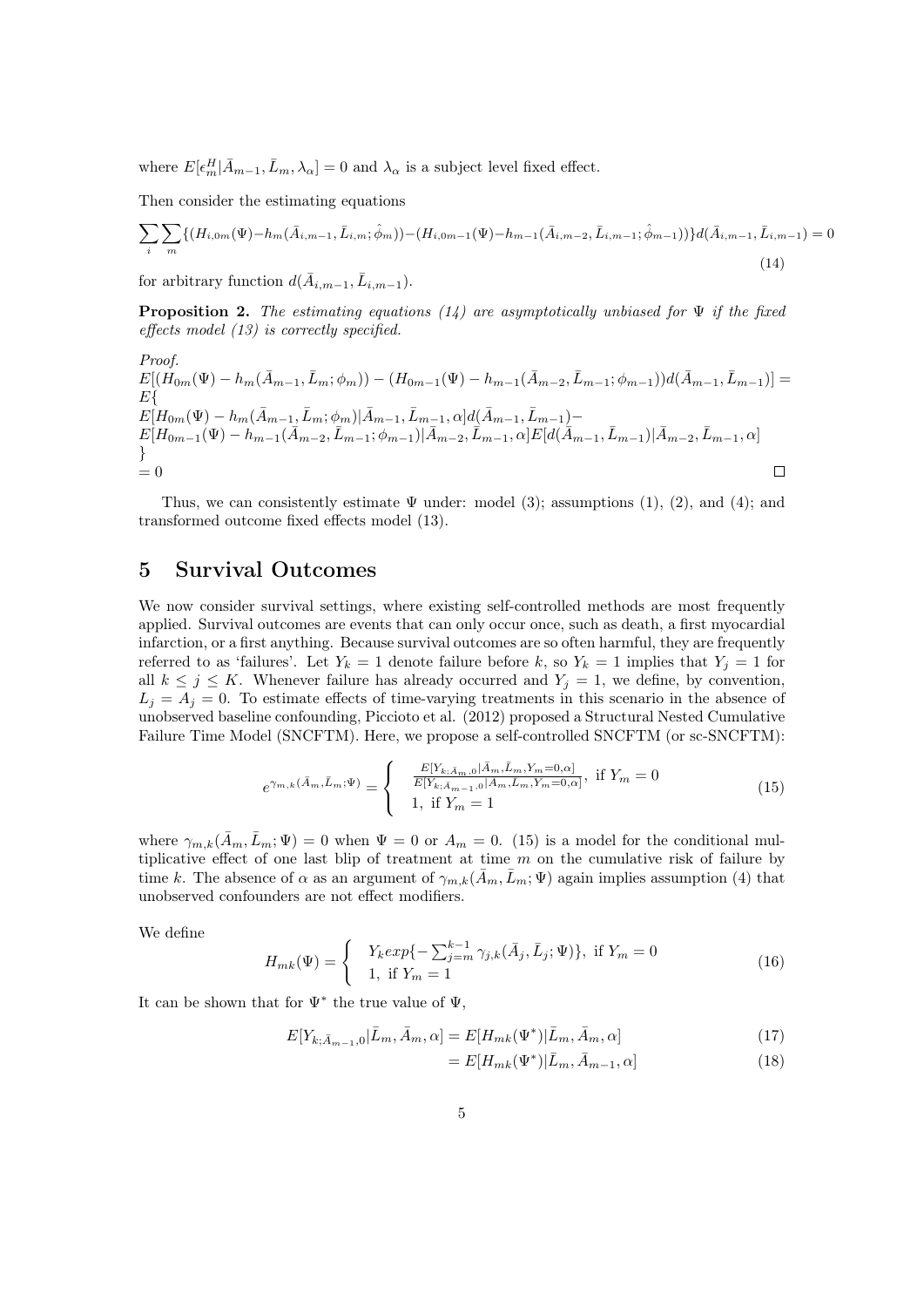By arguments similar to those in Section 4, it follows that under fixed effects model for exposure (9), the estimating equations

$$
\sum_{i} \sum_{m} \{ (d_m(A_{i,m}) - E_{\hat{\theta}}[d_m(A_m)|\bar{A}_{i,m-1}, \bar{L}_{i,m}, \alpha_i]) \times \sum_{k=m+1}^{K} H_{i,0k}(\Psi) \} = 0 \tag{19}
$$

are asymptotically unbiased for  $\Psi$  under model (15).

### 6 Data Analysis

Thiazolidinediones (TZDs) are second-line therapies for type 2 Diabetes known to cause bone fractures. We fit a sc-SNMM to estimate the effect of TZDs on bone fractures among a cohort of diabetes patients initially prescribed metformin (the widely recommended first line therapy). We obtained our data from a large medical claims database.

First prescription of metformin after diagnosis with diabetes was taken to be baseline.  $A_m$ indicated use of a TZD in month m after baseline,  $Y_m$  indicated the occurrence of a fracture in month m after baseline, and  $L_m$  denoted time varying confounders at month m after baseline. The time-varying confounders comprised indicators of the occurrence of 13 common diabetes complications in the past 3 months and indicators of the occurrence of the same complications at any point after baseline. We chose these confounders because switching from metformin to a TZD may be prompted by development of diabetes complications, which in turn may be associated with fractures. There are surely other time-varying confounders we neglected to include.

For illustrative purposes, we specified a simple linear blip model in which past diabetic neuropathy (DN) was the only effect modifier:

$$
\gamma_{mt}(\bar{A}_m, \bar{L}_m; \Psi) = a_m \Psi_1 + a_m DN_m \Psi_2 + a_m (t - m)\Psi_3 \tag{20}
$$

This is a model of the conditional effect on the likelihood of a fracture at month t of one last month of taking a TZD at month m compared to never taking a TZD at month m or later.  $\Psi_2$ determines how this effect is modified by past DN, and  $\Psi_3$  determines how this effect decays or grows over time since the last blip of TZD.

We also specified a linear fixed effects model for probability of a patient taking a TZD at month m as a function of past and current diabetes complications and whether the patient was on a TZD the previous month:

$$
A_m = \mu_\alpha + (L_{1m}^{recent}, \dots, L_{13m}^{recent}, L_{1m}^{ever}, \dots, L_{13m}^{ever}, A_{m-1})\theta
$$
\n(21)

We then estimated  $\theta$  by solving estimating equations (10), plugged our estimate  $\hat{\theta}$  into the estimating equations (12) for  $\Psi$ , and computed bootstrap standard errors for  $\Psi$ . The results were:  $\hat{\Psi}_1 = .002$  (se = .0009);  $\hat{\Psi}_2 = .001$  (se = .0006);  $\hat{\Psi}_3 = -.0002$  (se = .00008). Assuming correct specification of the blip model (20) and the fixed effect exposure model (21), the interpretation of our estimate of  $\Psi$  is that a final blip of TZD treatment increases the probability of a fracture at future months, moreso in patients with DN, and the magnitude of the effect decays gradually over time since the final treatment.

The fracture rate in the observed data was .14 per 5 person-years. Using  $\hat{\Psi}$ , we estimated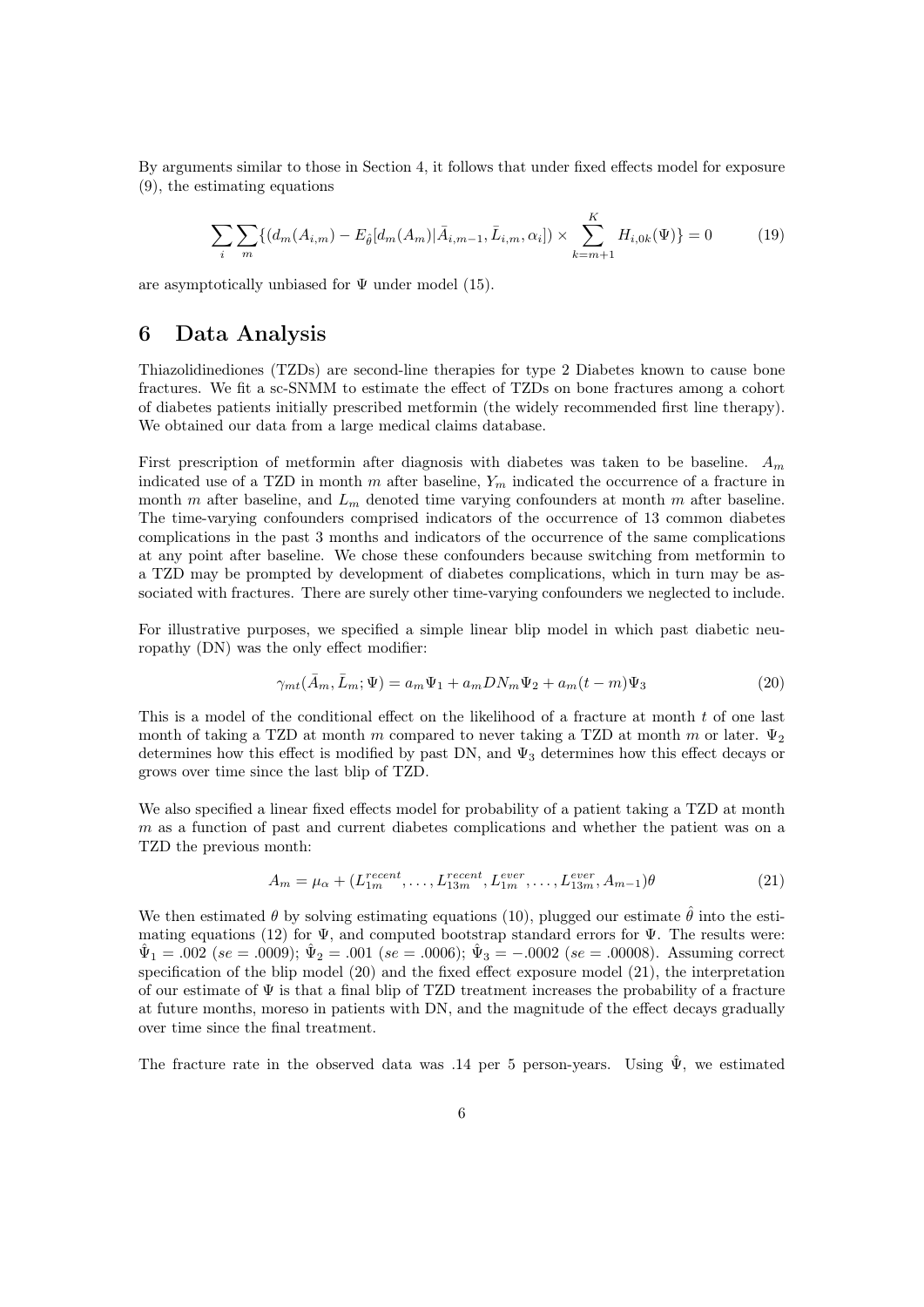that this rate would have declined by .002 fractures (se  $=$  .0004) per 5 person-years in the cohort had TZDs never been prescribed. The small relative size of this effect is partly due to the fact that only about 1 in 1000 patients in the cohort were ever prescribed TZDs.

### 7 Discussion and Future Work

We have introduced sc-SNMMs and sc-SNCFTMs for estimating causal effects from longitudinal data in the presence of baseline confounding. Other methods that exploit longitudinal data to eliminate baseline confounding have been dubbed 'self-controlled' (Maclure et al., 2012). The self-controlled methods we present here are the first that can handle general time-varying effects (e.g. arbitrary cumulative or lagged effects of exposure) and adjust for time-varying confounders that are influenced by past treatment.

Of course, causal inference in the presence of confounding does not come free, and all selfcontrolled methods must make assumptions. Our estimators of the parameters of sc-SNMMs and sc-SNCFTMs are consistent provided: (a) correct specification of a fixed effects model for exposure or the (transformed) outcome; and (b) none of the unobserved baseline confounders are also effect modifiers. The fixed effect models for exposure and outcome are similar to models underlying case-time-control and self-controlled case series estimators, respectively. Our effect homogeneity assumption is weaker than similar implicit assumptions underlying alternative selfcontrolled methods. We note that the more baseline variables are collected, the weaker our homogeneity assumption becomes as only unobserved confounders are prohibited from being effect modifiers.

One shortcoming of our method is that fixed effect models (9) and (13) are bound to be technically misspecified for binary exposures and outcomes as they are not strictly bounded by 0 and 1. However, the models may still approximately fit and the method can reasonably be applied in such cases, as illustrated in our data analysis. Suitable fixed effect models for binary data would be of great interest beyond sc-SNMMs and sc-SNCFTMs. That our method is well suited to continuous exposures and outcomes is also an advantage over existing self-controlled methods.

Another extension we are pursuing is self-controlled optimal regime Structural Nested Mean Models (sc-opt-SNMMs) for learning optimal treatment strategies in the presence of baseline confounding. We also hope to develop efficient and double robust estimators.

#### 8 References

Farrington, C. P. "Relative incidence estimation from case series for vaccine safety evaluation." Biometrics (1995): 228-235.

Maclure, Malcolm. "The case-crossover design: a method for studying transient effects on the risk of acute events." American journal of epidemiology 133.2 (1991): 144-153.

Maclure, Malcolm, et al. "When should case?only designs be used for safety monitoring of medical products?." Pharmacoepidemiology and drug safety 21.S1 (2012): 50-61.

Picciotto, Sally, et al. "Structural nested cumulative failure time models to estimate the effects of interventions." Journal of the American Statistical Association 107.499 (2012): 886-900.